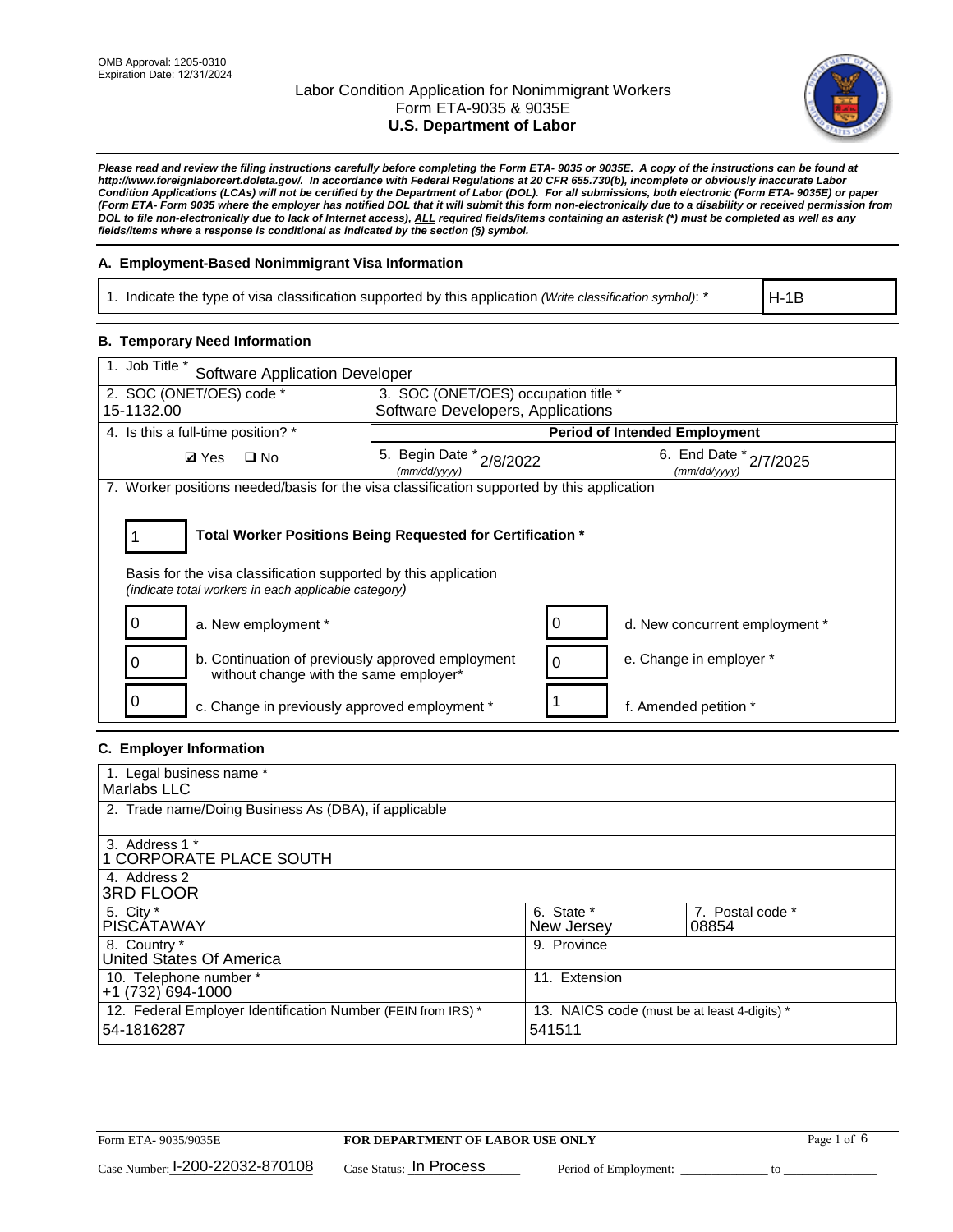

## **D. Employer Point of Contact Information**

**Important Note**: The information contained in this Section must be that of an employee of the employer who is authorized to act on behalf of the employer in labor certification matters. The information in this Section must be different from the agent or attorney information listed in Section E, unless the attorney is an employee of the employer.

| 1. Contact's last (family) name *               | 2. First (given) name * |                          | 3. Middle name(s)         |
|-------------------------------------------------|-------------------------|--------------------------|---------------------------|
| Vidyadharan                                     | Sanjay                  |                          |                           |
| 4. Contact's job title *<br>Chief Legal Officer |                         |                          |                           |
| 5. Address 1 *<br>1 CORPORATE PLACE SOUTH       |                         |                          |                           |
| 6. Address 2<br><b>3RD FLOOR</b>                |                         |                          |                           |
| 7. City *<br><b>PISCÁTAWAY</b>                  |                         | 8. State *<br>New Jersey | 9. Postal code *<br>08854 |
| 10. Country *<br>United States Of America       |                         | 11. Province             |                           |
| 12. Telephone number *                          | 13. Extension           | 14. E-Mail address       |                           |
| +1 (732) 694-1000                               | 1600                    | sanjay@marlabs.com       |                           |

## **E. Attorney or Agent Information (If applicable)**

**Important Note**: The employer authorizes the attorney or agent identified in this section to act on its behalf in connection with the filing of this application.

| 1. Is the employer represented by an attorney or agent in the filing of this application? *<br>If "Yes," complete the remainder of Section E below. |                         |              |                               |                   | $\square$ Yes                                        | <b>ØNo</b> |
|-----------------------------------------------------------------------------------------------------------------------------------------------------|-------------------------|--------------|-------------------------------|-------------------|------------------------------------------------------|------------|
| 2. Attorney or Agent's last (family) name §                                                                                                         | 3. First (given) name § |              |                               | 4. Middle name(s) |                                                      |            |
| 5. Address 1 §                                                                                                                                      |                         |              |                               |                   |                                                      |            |
| 6. Address 2                                                                                                                                        |                         |              |                               |                   |                                                      |            |
| 7. City §                                                                                                                                           |                         | 8. State §   |                               |                   | 9. Postal code §                                     |            |
| 10. Country §                                                                                                                                       |                         | 11. Province |                               |                   |                                                      |            |
| 12. Telephone number §                                                                                                                              | 13. Extension           |              | 14. E-Mail address            |                   |                                                      |            |
| 15. Law firm/Business name §                                                                                                                        |                         |              | 16. Law firm/Business FEIN §  |                   |                                                      |            |
| 17. State Bar number (only if attorney) §                                                                                                           |                         |              | standing (only if attorney) § |                   | 18. State of highest court where attorney is in good |            |
| 19. Name of the highest State court where attorney is in good standing (only if attorney) §                                                         |                         |              |                               |                   |                                                      |            |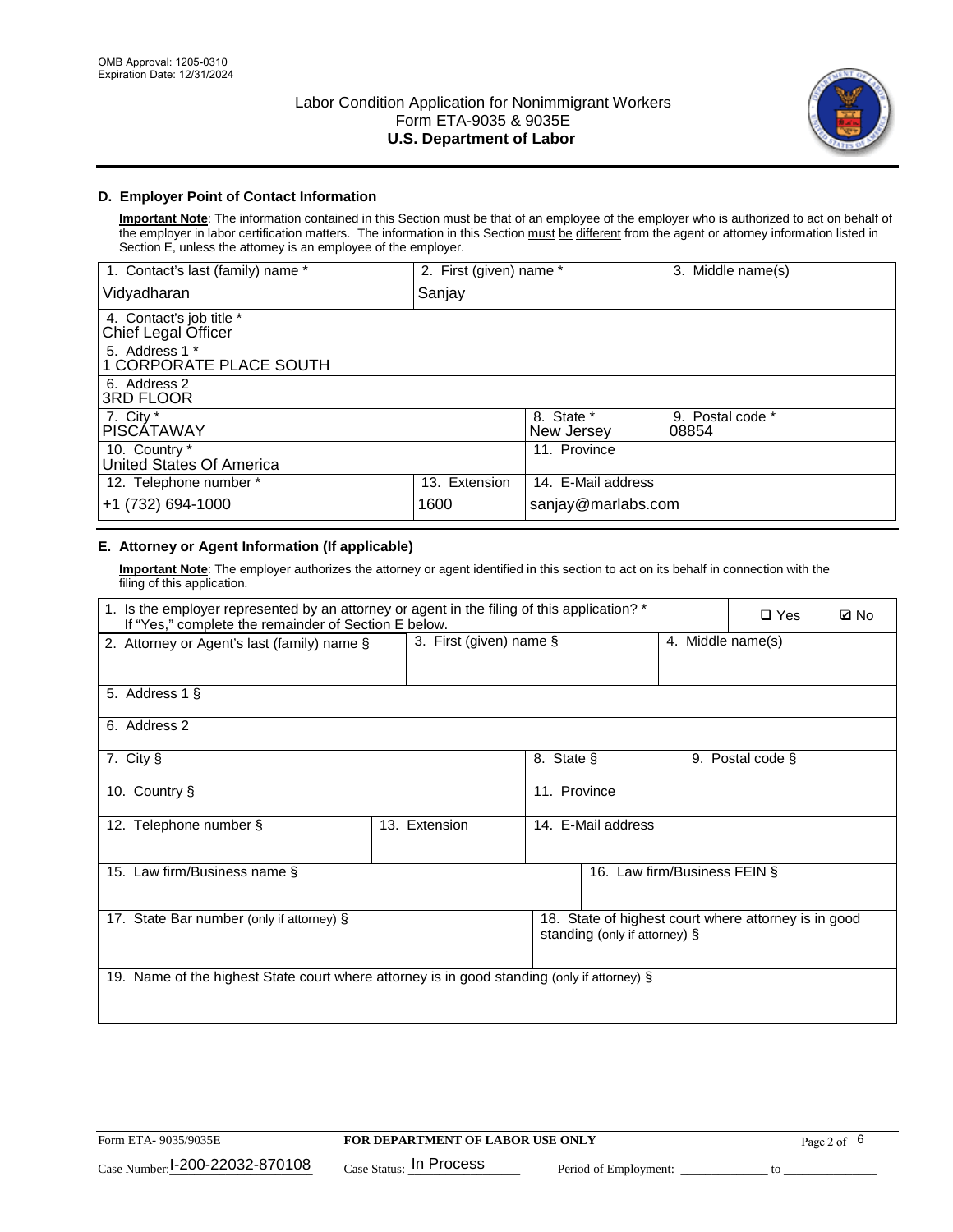

#### **F. Employment and Wage Information**

**Important Note**: The employer must define the intended place(s) of employment with as much geographic specificity as possible. Each intended place(s) of employment listed below must be the worksite or physical location where the work will actually be performed and cannot be a P.O. Box. The employer must identify all intended places of employment, including those of short duration, on the LCA. 20 CFR 655.730(c)(5). If the employer is submitting this form non-electronically and the work is expected to be performed in more than one location, an attachment must be submitted in order to complete this section. An employer has the option to use either a single Form ETA-9035/9035E or multiple forms to disclose all intended places of employment. If the employer has more than ten (10) intended places of employment at the time of filing this application, the employer must file as many additional LCAs as are necessary to list all intended places of employment. See the form instructions for further information about identifying all intended places of employment.

#### a.*Place of Employment Information* 1

|                                                                               | 1. Enter the estimated number of workers that will perform work at this place of employment under<br>the LCA.*                 |  | 1                                        |                          |  |              |  |
|-------------------------------------------------------------------------------|--------------------------------------------------------------------------------------------------------------------------------|--|------------------------------------------|--------------------------|--|--------------|--|
|                                                                               | 2. Indicate whether the worker(s) subject to this LCA will be placed with a secondary entity at this<br>place of employment. * |  |                                          |                          |  | $\square$ No |  |
|                                                                               | 3. If "Yes" to question 2, provide the legal business name of the secondary entity. §                                          |  |                                          |                          |  |              |  |
|                                                                               | <b>Shields Health Solutions</b>                                                                                                |  |                                          |                          |  |              |  |
|                                                                               | 4. Address 1 *<br>2802 Rainbow Ave #1                                                                                          |  |                                          |                          |  |              |  |
|                                                                               | 5. Address 2                                                                                                                   |  |                                          |                          |  |              |  |
|                                                                               | 6. City $*$<br>7. County *<br>Mclean<br>Bloomington                                                                            |  |                                          |                          |  |              |  |
| 8. State/District/Territory *<br>9. Postal code *<br><b>Illinois</b><br>61704 |                                                                                                                                |  |                                          |                          |  |              |  |
| 10. Wage Rate Paid to Nonimmigrant Workers *<br>10a. Per: (Choose only one)*  |                                                                                                                                |  |                                          |                          |  |              |  |
|                                                                               | □ Hour □ Week □ Bi-Weekly □ Month 回 Year<br>From $\text{\$}$ 94500 00<br>To: $$$                                               |  |                                          |                          |  |              |  |
|                                                                               | 11. Prevailing Wage Rate *<br>11a. Per: (Choose only one)*                                                                     |  |                                          |                          |  |              |  |
|                                                                               | 94411 00<br>$\mathcal{S}$                                                                                                      |  | □ Hour □ Week □ Bi-Weekly □ Month ☑ Year |                          |  |              |  |
|                                                                               | Questions 12-14. Identify the source used for the prevailing wage (PW) (check and fully complete only one): *                  |  |                                          |                          |  |              |  |
| 12.<br>$\Box$                                                                 | A Prevailing Wage Determination (PWD) issued by the Department of Labor                                                        |  |                                          | a. PWD tracking number § |  |              |  |
| 13.<br>$\blacktriangledown$                                                   | A PW obtained independently from the Occupational Employment Statistics (OES) Program                                          |  |                                          |                          |  |              |  |
|                                                                               | a. Wage Level (check one): §                                                                                                   |  |                                          | b. Source Year §         |  |              |  |
|                                                                               | ☑ ⊪<br>$\square$ $\square$<br>$\Box$ IV<br>$\Box$ N/A<br>□⊥                                                                    |  |                                          | 7/1/2021 - 6/30/2022     |  |              |  |
| 14.                                                                           | A PW obtained using another legitimate source (other than OES) or an independent authoritative source                          |  |                                          |                          |  |              |  |
|                                                                               | a. Source Type (check one): §<br>b. Source Year §<br>$\Box$ CBA<br>$\Box$ DBA<br>$\Box$ SCA<br>$\Box$ Other/ PW Survey         |  |                                          |                          |  |              |  |
|                                                                               | c. If responded "Other/ PW Survey" in question 14.a, enter the name of the survey producer or publisher §                      |  |                                          |                          |  |              |  |
|                                                                               | d. If responded "Other/ PW Survey" in question 14.a, enter the title or name of the PW survey §                                |  |                                          |                          |  |              |  |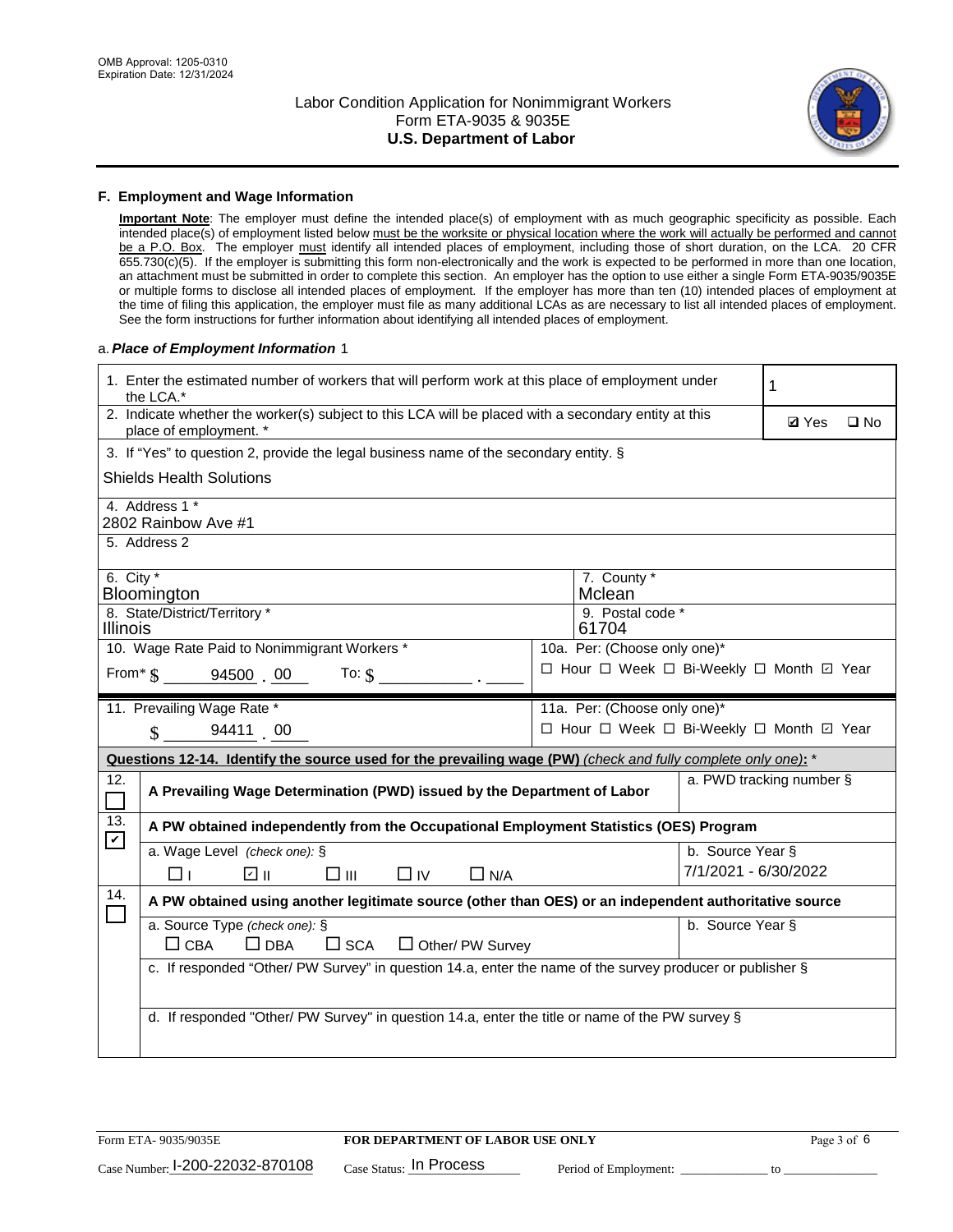

## **G. Employer Labor Condition Statements**

! *Important Note:* In order for your application to be processed, you MUST read Section G of the Form ETA-9035CP - General Instructions for the 9035 & 9035E under the heading "Employer Labor Condition Statements" and agree to all four (4) labor condition statements summarized below:

- (1) **Wages:** The employer shall pay nonimmigrant workers at least the prevailing wage or the employer's actual wage, whichever is higher, and pay for non-productive time. The employer shall offer nonimmigrant workers benefits and eligibility for benefits provided as compensation for services on the same basis as the employer offers to U.S. workers. The employer shall not make deductions to recoup a business expense(s) of the employer including attorney fees and other costs connected to the performance of H-1B, H-1B1, or E-3 program functions which are required to be performed by the employer. This includes expenses related to the preparation and filing of this LCA and related visa petition information. 20 CFR 655.731;
- (2) **Working Conditions:** The employer shall provide working conditions for nonimmigrants which will not adversely affect the working conditions of workers similarly employed. The employer's obligation regarding working conditions shall extend for the duration of the validity period of the certified LCA or the period during which the worker(s) working pursuant to this LCA is employed by the employer, whichever is longer. 20 CFR 655.732;
- (3) **Strike, Lockout, or Work Stoppage:** At the time of filing this LCA, the employer is not involved in a strike, lockout, or work stoppage in the course of a labor dispute in the occupational classification in the area(s) of intended employment. The employer will notify the Department of Labor within 3 days of the occurrence of a strike or lockout in the occupation, and in that event the LCA will not be used to support a petition filing with the U.S. Citizenship and Immigration Services (USCIS) until the DOL Employment and Training Administration (ETA) determines that the strike or lockout has ended. 20 CFR 655.733; and
- (4) **Notice:** Notice of the LCA filing was provided no more than 30 days before the filing of this LCA or will be provided on the day this LCA is filed to the bargaining representative in the occupation and area of intended employment, or if there is no bargaining representative, to workers in the occupation at the place(s) of employment either by electronic or physical posting. This notice was or will be posted for a total period of 10 days, except that if employees are provided individual direct notice by e-mail, notification need only be given once. A copy of the notice documentation will be maintained in the employer's public access file. A copy of this LCA will be provided to each nonimmigrant worker employed pursuant to the LCA. The employer shall, no later than the date the worker(s) report to work at the place(s) of employment, provide a signed copy of the certified LCA to the worker(s) working pursuant to this LCA. 20 CFR 655.734.

1. **I have read and agree to** Labor Condition Statements 1, 2, 3, and 4 above and as fully explained in Section G of the Form ETA-9035CP – General Instructions for the 9035 & 9035E and the Department's regulations at 20 CFR 655 Subpart H. \*

**Ø**Yes ロNo

## **H. Additional Employer Labor Condition Statements –H-1B Employers ONLY**

!**Important Note***:* In order for your H-1B application to be processed, you MUST read Section H – Subsection 1 of the Form ETA 9035CP – General Instructions for the 9035 & 9035E under the heading "Additional Employer Labor Condition Statements" and answer the questions below.

#### *a. Subsection 1*

| 1. At the time of filing this LCA, is the employer H-1B dependent? §                                                                                                                                                                                            |            | ⊡ Yes | $\square$ No |  |  |
|-----------------------------------------------------------------------------------------------------------------------------------------------------------------------------------------------------------------------------------------------------------------|------------|-------|--------------|--|--|
| 2. At the time of filing this LCA, is the employer a willful violator? $\S$                                                                                                                                                                                     |            |       | ⊡ No         |  |  |
| 3. If "Yes" is marked in questions H.1 and/or H.2, you must answer "Yes" or "No" regarding<br>whether the employer will use this application ONLY to support H-1B petitions or extensions of<br>status for exempt H-1B nonimmigrant workers? §                  |            |       | $\Box$ No    |  |  |
| 4. If "Yes" is marked in question H.3, identify the statutory basis for the<br>■ \$60,000 or higher annual wage<br>exemption of the H-1B nonimmigrant workers associated with this<br>□ Master's Degree or higher in related specialty<br>$\Box$ Both<br>LCA. § |            |       |              |  |  |
| H-1B Dependent or Willful Violator Employers -Master's Degree or Higher Exemptions ONLY                                                                                                                                                                         |            |       |              |  |  |
| 5. Indicate whether a completed Appendix A is attached to this LCA covering any H-1B<br>nonimmigrant worker for whom the statutory exemption will be based <b>ONLY</b> on attainment of a<br>Master's Degree or higher in related specialty. §                  | $\Box$ Yes | ⊡ No  | <b>Q</b> N/A |  |  |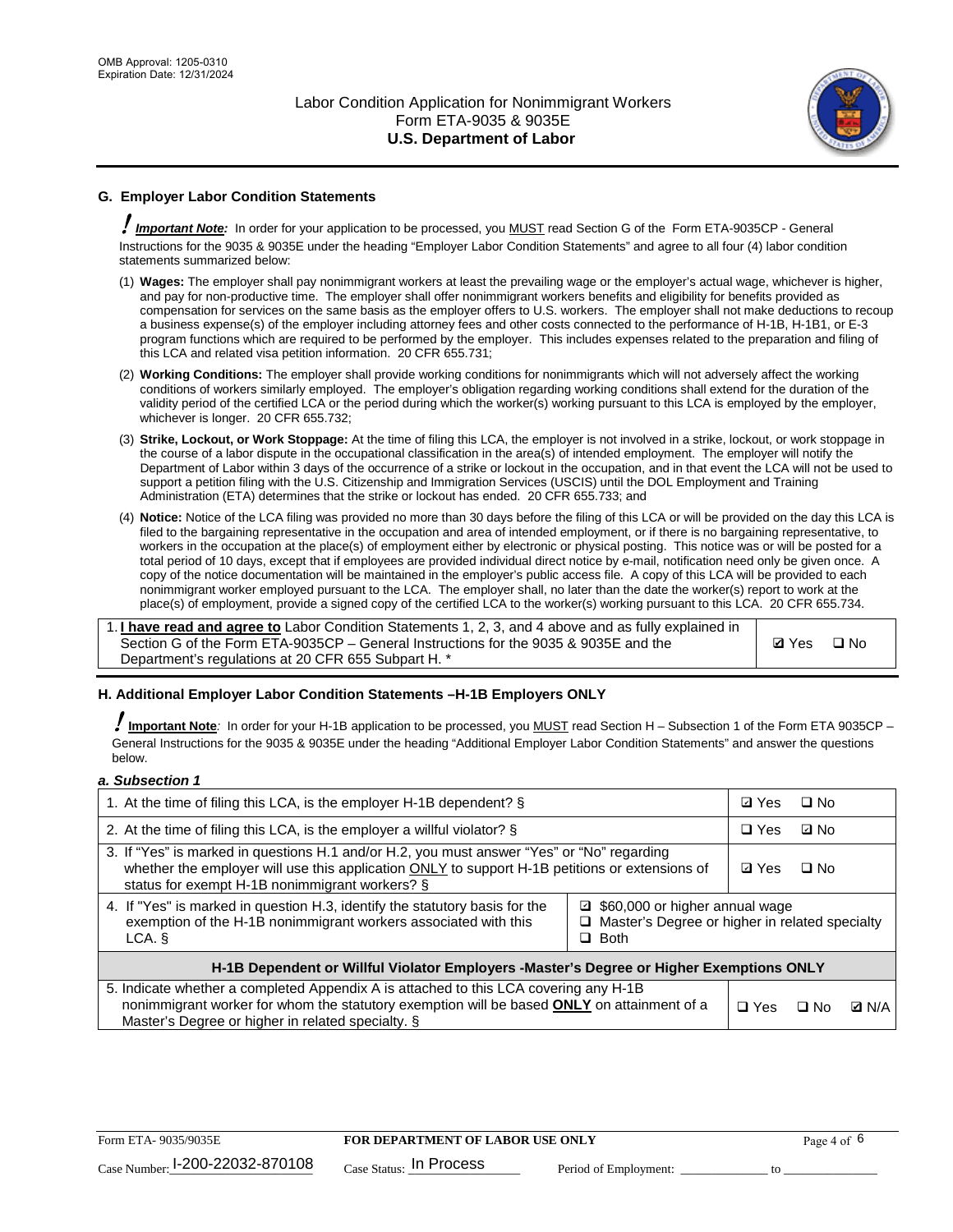

**If you marked "Yes" to questions H.a.1 (H-1B dependent) and/or H.a.2 (H-1B willful violator) and "No" to question H.a.3 (exempt H-1B nonimmigrant workers), you MUST read Section H – Subsection 2 of the Form ETA 9035CP – General Instructions for the 9035 & 9035E under the heading "Additional Employer Labor Condition Statements" and indicate your agreement to all three (3) additional statements summarized below.**

#### *b. Subsection 2*

- A. **Displacement:** An H-1B dependent or willful violator employer is prohibited from displacing a U.S. worker in its own workforce within the period beginning 90 days before and ending 90 days after the date of filing of the visa petition. 20 CFR 655.738(c);
- B. **Secondary Displacement:** An H-1B dependent or willful violator employer is prohibited from placing an H-1B nonimmigrant worker(s) with another/secondary employer where there are indicia of an employment relationship between the nonimmigrant worker(s) and that other/secondary employer (thus possibly affecting the jobs of U.S. workers employed by that other employer), unless and until the employer subject to this LCA makes the inquiries and/or receives the information set forth in 20 CFR 655.738(d)(5) concerning that other/secondary employer's displacement of similarly employed U.S. workers in its workforce within the period beginning 90 days before and ending 90 days after the date of such placement. 20 CFR 655.738(d). Even if the required inquiry of the secondary employer is made, the H-1B dependent or willful violator employer will be subject to a finding of a violation of the secondary displacement prohibition if the secondary employer, in fact, displaces any U.S. worker(s) during the applicable time period; and
- C. **Recruitment and Hiring:** Prior to filing this LCA or any petition or request for extension of status for nonimmigrant worker(s) supported by this LCA, the H-1B dependent or willful violator employer must take good faith steps to recruit U.S. workers for the job(s) using procedures that meet industry-wide standards and offer compensation that is at least as great as the required wage to be paid to the nonimmigrant worker(s) pursuant to 20 CFR 655.731(a). The employer must offer the job(s) to any U.S. worker who applies and is equally or better qualified for the job than the nonimmigrant worker. 20 CFR 655.739.

| 6. I have read and agree to Additional Employer Labor Condition Statements A, B, and C above and |       |           |
|--------------------------------------------------------------------------------------------------|-------|-----------|
| as fully explained in Section H – Subsections 1 and 2 of the Form ETA 9035CP – General           | □ Yes | $\Box$ No |
| Instructions for the 9035 & 9035E and the Department's regulations at 20 CFR 655 Subpart H. §    |       |           |

## **I. Public Disclosure Information**

! **Important Note***:* You must select one or both of the options listed in this Section.

| 1. Public disclosure information in the United States will be kept at: * |  |  |  |  |  |  |  |
|--------------------------------------------------------------------------|--|--|--|--|--|--|--|
|--------------------------------------------------------------------------|--|--|--|--|--|--|--|

**sqrt** Employer's principal place of business □ Place of employment

## **J. Notice of Obligations**

A. Upon receipt of the certified LCA, the employer must take the following actions:

- o Print and sign a hard copy of the LCA if filing electronically (20 CFR 655.730(c)(3));<br>
Maintain the original signed and certified LCA in the employer's files (20 CFR 655.7
- Maintain the original signed and certified LCA in the employer's files (20 CFR 655.705(c)(2); 20 CFR 655.730(c)(3); and 20 CFR 655.760); and
- o Make a copy of the LCA, as well as necessary supporting documentation required by the Department of Labor regulations, available for public examination in a public access file at the employer's principal place of business in the U.S. or at the place of employment within one working day after the date on which the LCA is filed with the Department of Labor (20 CFR 655.705(c)(2) and 20 CFR 655.760).
- B. The employer must develop sufficient documentation to meet its burden of proof with respect to the validity of the statements made in its LCA and the accuracy of information provided, in the event that such statement or information is challenged (20 CFR 655.705(c)(5) and 20 CFR 655.700(d)(4)(iv)).
- C. The employer must make this LCA, supporting documentation, and other records available to officials of the Department of Labor upon request during any investigation under the Immigration and Nationality Act (20 CFR 655.760 and 20 CFR Subpart I).

*I declare under penalty of perjury that I have read and reviewed this application and that to the best of my knowledge, the*  information contained therein is true and accurate. I understand that to knowingly furnish materially false information in the *preparation of this form and any supplement thereto or to aid, abet, or counsel another to do so is a federal offense punishable by fines, imprisonment, or both (18 U.S.C. 2, 1001,1546,1621).*

| 1. Last (family) name of hiring or designated official *   2. First (given) name of hiring or designated official *   3. Middle initial §<br>Vidyadharan | Saniav           |  |
|----------------------------------------------------------------------------------------------------------------------------------------------------------|------------------|--|
| 4. Hiring or designated official title *<br>Chief Legal Officer                                                                                          |                  |  |
| 5. Signature *                                                                                                                                           | 6. Date signed * |  |

| Form ETA-9035/9035E                         | <b>FOR DEPARTMENT OF LABOR USE ONLY</b> | Page 5 of 6           |  |
|---------------------------------------------|-----------------------------------------|-----------------------|--|
| $_{\text{Case Number:}}$ I-200-22032-870108 | $_{\rm Case~S status:}$ In Process      | Period of Employment: |  |